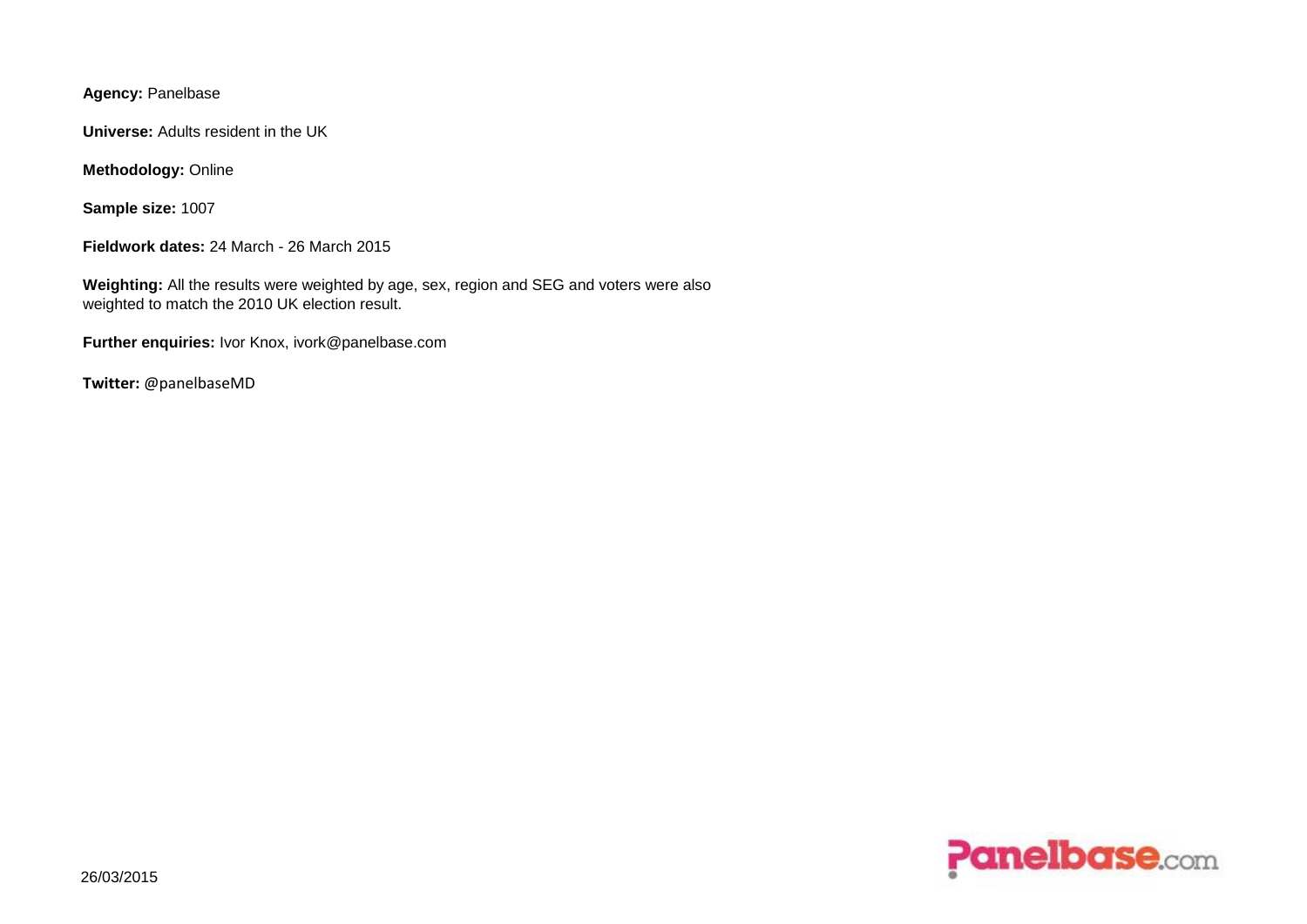The headline voting intention figures for our poll are as follows: **LAB 34%, CON 34%, UKIP 15%, LD 5%, GRN 6%, SNP 3%, OTHER 3%**

In common with many recent polls, our findings indicate that there is a likelihood of another hung parliament. However we're finding little appetite for another coalition government with almost three quarters of likely voters who express an opinion saying that they would rather see a single party gaining an overall majority.

Opinions deeply divided on Europe - 52% of likely voters would vote to stay in the EU and 48% to leave.

Faith in politicians isn't exactly at sky high levels - fewer than one in ten feel that politicians are less corrupt now than 20 years ago - around half think they're no different and a third that they are actually more corrupt nowadays.

We asked people in England, Wales and Northern Ireland whether or not they are happy that Scotland voted No in the referendum - excluding undecided, fully 85% said that they are.

Panelbase is a member of the British Polling Council and abides by its rules.

Panelbase 26/03/15

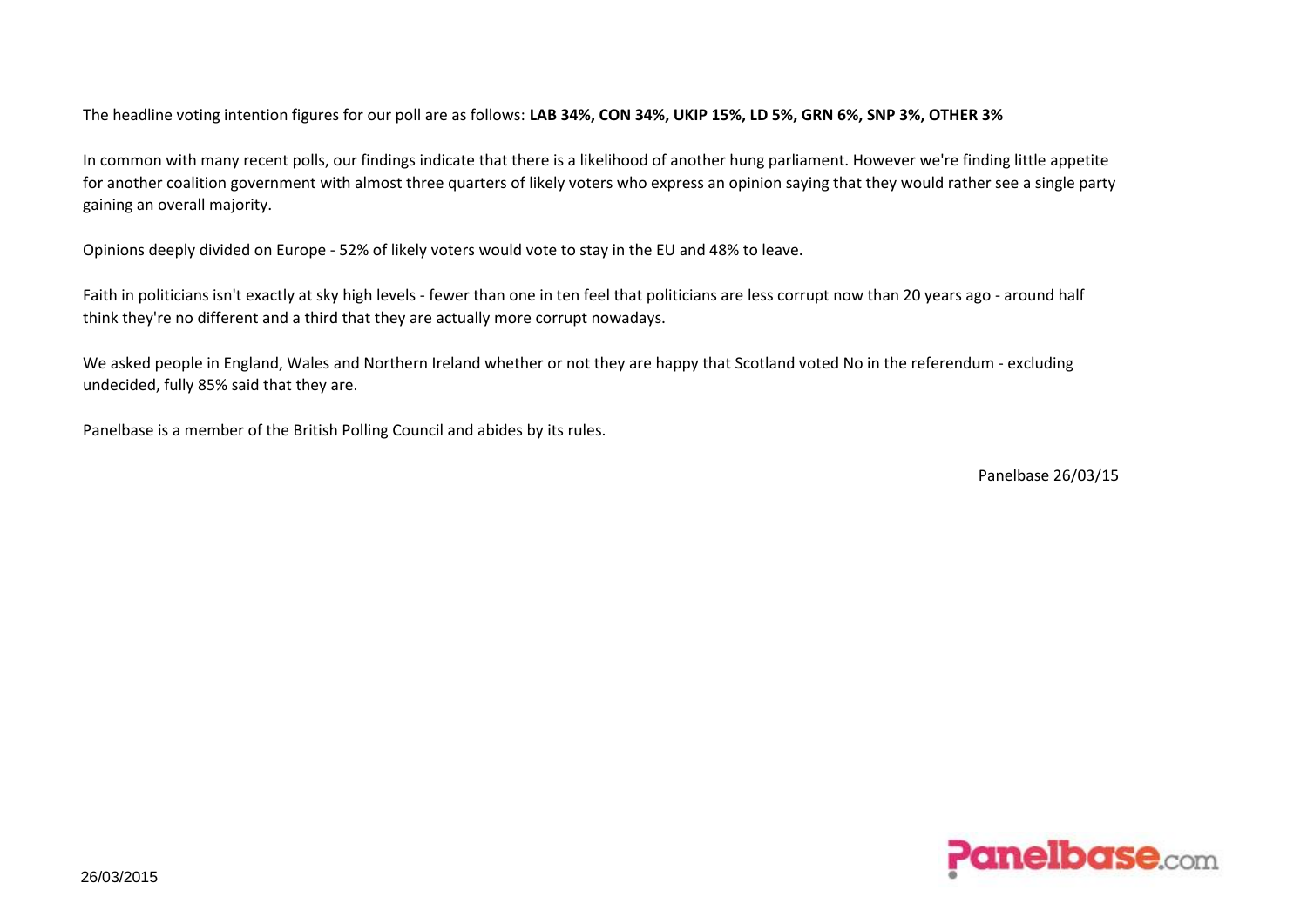| Base: 1,007                             |                                         |                | Gender x Age         |                     |                    |                               |                           |                   |                 | Socio-economic<br>grade  | 2010 Vote<br>2015 Intention |              |                         |                      |                              |                          |                          |                           |                              |                           |                         |                        |                          |                      |                      |                |
|-----------------------------------------|-----------------------------------------|----------------|----------------------|---------------------|--------------------|-------------------------------|---------------------------|-------------------|-----------------|--------------------------|-----------------------------|--------------|-------------------------|----------------------|------------------------------|--------------------------|--------------------------|---------------------------|------------------------------|---------------------------|-------------------------|------------------------|--------------------------|----------------------|----------------------|----------------|
|                                         |                                         |                | Male x<br>$18 - 34$  | Male x<br>$35 - 54$ | Male x<br>$55+$    | Female                        | Female<br>x 18-34 x 35-54 | Female<br>$x 55+$ | ABC1            | C <sub>2</sub> DE        | Conserv<br>ative            | Labour       | Liberal<br>Democr<br>at | SNP                  | UKIP                         | Green<br>Party           | Other                    | Did not<br>vote/<br>Can't | Conserv<br>ative             | Labour                    | Liberal<br>Democr<br>at | SNP                    | UKIP                     | Green<br>Party       | Other                | Don't<br>know  |
| Weighted Base<br><b>Unweighted Base</b> |                                         | 1007<br>(1007) | 146<br>(151)         | 173<br>(178)        | 172<br>(177)       | 144<br>(157)                  | 177<br>(169)              | 197<br>(175)      | 553<br>(541)    | 454<br>(466)             | 283<br>(269)                | 228<br>(227) | 181<br>(175)            | 13<br>(29)           | 24<br>(35)                   | 8<br>(28)                | 48<br>(22)               | 222<br>(222)              | 257<br>(245)                 | 278<br>(278)              | 46<br>(46)              | 24<br>(31)             | 118<br>(121)             | 48<br>(60)           | 21<br>(14)           | 163<br>(162)   |
|                                         |                                         |                |                      |                     |                    |                               |                           |                   |                 |                          |                             |              |                         |                      |                              |                          |                          |                           |                              |                           |                         |                        |                          |                      |                      |                |
| A UK<br>Parliamentary                   | <b>Base: All</b>                        | 1007           | 146                  | 173                 | 172                | 144                           | 177                       | 197               | 553             | 454                      | 283                         | 228          | 181                     | 13                   | 24                           | 8                        | 48                       | 222                       | 257                          | 278                       | 46                      | 24 <sup>1</sup>        | 118                      | 48                   | 21                   | 163            |
| election is due                         |                                         | (1007)         | (151)                | (178)               | (177)              | (157)                         | (169)                     | (175)             | (541)           | (466)                    | (269)                       | (227)        | (175)                   | (29)                 | (35)                         | (28)                     | (22)                     | (222)                     | (245)                        | (278)                     | (46)                    | (31)                   | (121)                    | (60)                 | (14)                 | (162)          |
| to take place or                        | 10 - Certain To Vote                    | 602<br>60%     | 76<br>52%            | 106<br>61%          | 134<br><b>78%</b>  | 50<br>35%                     | 97<br>55%                 | 139<br>71%        | 341<br>62%      | 260<br>57%               | 215<br>76%                  | 150<br>66%   | 114<br>63%              | 11<br>86%            | 19<br>80%                    | 52%                      | 32<br>67%                | 56<br>25%                 | 184<br>72%                   | 174<br>62%                | 28<br>62%               | 18<br>76%              | 80<br>68%                | 29<br>61%            | 17<br>80%            | 71<br>43%      |
| May 7th - how                           |                                         | 128            | 21                   | 27                  | 14                 | 25                            | 20                        | 22                | 70              | 58                       | 37                          | 29           | 28                      |                      |                              |                          |                          | 21                        | 34                           | 42                        |                         | -6                     | 12                       | -8                   |                      | 20             |
| likely is it that<br>you will vote i    |                                         | 13%            | 14%                  | 16%                 | 8%                 | 17%                           | 11%                       | 11%               | 13%             | 13%                      | 13%                         | 13%          | 16%                     | <b>7%</b>            | 6%                           | 20%                      | 17%                      | 9%                        | 13%                          | 15%                       | 10%                     | 24%                    | 10%                      | 16%                  | 9%                   | 12%            |
| that election?                          |                                         | 65             | 10                   | 12                  |                    | 15                            | 13                        | 12                | 33              | 32                       | 11                          | 22           | 12                      | $\overline{0}$       |                              | $\Omega$                 |                          | 18                        | 16                           | 17                        |                         | $\Omega$               | 10                       |                      |                      | 13             |
|                                         |                                         | 6%             | 7%                   | 7%                  | 2%                 | 10%                           | 7%                        | 6%                | 6%              | 7%                       | 4%                          | 10%          | 7%                      | 4%                   | 3%                           | 6%                       | $\Omega$                 | 8%                        | 6%                           | 6%                        | 8%                      | $\Omega$               | 8%                       | 8%                   | 3%                   | 8%             |
|                                         |                                         | 53             | 11                   | $\overline{7}$      |                    | 12                            | $\overline{7}$            |                   | 30 <sup>3</sup> | 23                       | -5                          | 12           | 11                      | $\Omega$             |                              | $\overline{2}$           | $\overline{4}$           | -17                       | 10 <sup>3</sup>              | 20                        | $\overline{2}$          | $^{\circ}$             | 8                        | $\overline{2}$       | $\Omega$             | 10             |
|                                         |                                         | 5%             | 8%                   | 4%                  | 4%                 | 9%                            | 4%                        | 4%                | 5%              | 5%                       | 2%                          | 5%           | 6%                      | 3%                   | 3%                           | 23%                      | 9%                       | 8%                        | 4%                           | <b>7%</b>                 | 4%                      | $\Omega$               | <b>7%</b>                | 5%                   | $\mathbf{0}$         | 6%             |
|                                         |                                         | 46             | 8                    | 6                   | 6                  | 10                            | 12                        |                   | 26              | 20                       |                             |              | $\overline{z}$          | $\Omega$             | $\Omega$                     | $\Omega$                 | $\overline{2}$           | 23                        | $\mathbf{q}$                 | 10                        | $\overline{4}$          | $\Omega$               |                          |                      | $\Omega$             | 18             |
|                                         |                                         | 5%             | 5%                   | 3%                  | 3%                 | 7%                            | 7%                        | 2%                | 5%              | 4%                       | 2%                          | 3%           | 4%                      | $\Omega$             | $\mathbf{0}$                 | $\Omega$                 | 4%                       | 10%                       | 3%                           | 4%                        | 9%                      | $\Omega$               | $< 1\%$                  | 8%                   | $\Omega$             | 11%            |
|                                         |                                         | 26             | 6                    | $\mathcal{P}$       | $\Omega$           |                               | $\overline{7}$            |                   | 12              | 15                       | $\overline{2}$              | $\Omega$     | 3                       | $\Omega$             | $\Omega$                     | $\Omega$                 | $\overline{2}$           | 19                        | $\mathcal{P}$                | Δ                         | $\Omega$                | $^{\circ}$             | $\overline{2}$           | $\Omega$             | $\mathcal{P}$        | 16             |
|                                         |                                         | 3%             | 4%                   | 1%                  | $\mathbf{0}$       | 5%                            | 4%                        | 2%                | 2%              | 3%                       | $< 1\%$                     | $\Omega$     | 2%                      | $\Omega$             | $\Omega$                     | $\Omega$                 | 4%                       | 9%                        | $< 1\%$                      | 2%                        | $\Omega$                | $\Omega$               | 2%                       | $\bullet$            | 9%                   | 10%            |
|                                         |                                         | 13             | 5                    |                     | $\Omega$           |                               | $\overline{2}$            |                   |                 |                          |                             |              | $\Omega$                |                      | $\Omega$                     | $\Omega$                 |                          |                           |                              | $5\overline{2}$           | $\Omega$                | $\Omega$               | $\overline{\phantom{0}}$ |                      |                      |                |
|                                         |                                         | 1%             | 3%                   | 2%                  | $\mathbf{0}$       | 2%                            | 1%                        |                   | $< 1\%$         | 2%                       | $< 1\%$                     | 2%           | $\Omega$                | $\Omega$             | $\Omega$                     | $\Omega$                 | $\Omega$                 | 4%                        | $\Omega$                     | 2%                        | $\Omega$                | $\Omega$               | 2%                       | $\mathbf{0}$         | 0                    | 4%             |
|                                         |                                         | 12             | 2                    | $\overline{2}$      | $\Omega$           |                               | $\overline{\phantom{a}}$  |                   |                 |                          |                             | $\Omega$     | $\mathbf{1}$            |                      |                              | $\Omega$                 | $\Omega$                 |                           |                              |                           |                         | $\Omega$               |                          | $\Omega$             | $\Omega$             |                |
|                                         |                                         | 1%             | 2%                   | 1%                  | $\Omega$           | 3%                            | 1%                        | < 1%              | 1%              | 1%                       | $< 1\%$                     | $\Omega$     | $< 1\%$                 | $\Omega$             | 5%                           | $\mathbf{o}$             | $\mathbf{0}$             | 3%                        | < 1%                         | 1%                        | 5%                      | $\mathbf{0}$           | 2%                       | $\Omega$             | $\mathbf{0}$         | 2%             |
|                                         |                                         | 12             |                      |                     |                    | 3<br>2%                       | 5<br>3%                   | < 1%              | $< 1\%$         | 2%                       |                             |              | $< 1\%$                 |                      | $\Omega$                     | $\Omega$                 | $\Omega$                 | 10<br>5%                  |                              | $< 1\%$                   |                         | $\Omega$               | $\overline{\phantom{0}}$ | 2%                   | $\Omega$             |                |
|                                         | 1 - Certain Not To Vote                 | 1%<br>51       | $< 1\%$<br>6         | < 1%<br>8           | $< 1\%$            | 14                            | 11                        |                   | 26              | 26                       | $\Omega$                    | $< 1\%$      | 3                       | $\Omega$<br>$\Omega$ | $\mathbf{0}$<br>$\mathbf{1}$ | $\mathbf{0}$<br>$\Omega$ | $\mathbf{0}$<br>$\Omega$ | 42                        | $< 1\%$<br>$\Omega$          | $\Omega$                  | 2%<br>$\Omega$          | $\Omega$<br>$\Omega$   | 2%<br>$\Omega$           | $\mathbf{0}$         | $\mathbf{0}$<br>0    | 4%             |
|                                         |                                         | 5%             | 4%                   | 5%                  | 4%                 | 10%                           | 6%                        | 2%                | 5%              | 6%                       | 1%                          | $< 1\%$      | 2%                      | $\mathbf{o}$         | 3%                           | $\mathbf{o}$             | $\mathbf{0}$             | 19%                       | $\mathbf{o}$                 | $\mathbf{o}$              | $\Omega$                | $\mathbf{0}$           | $\Omega$                 | $\Omega$             | $\mathbf{0}$         | $\Omega$       |
|                                         | Mean score                              | 8.6            | 8.3                  | 8.8                 | 9.2                | 7.4                           | 8.2                       | 9.2               | 8.7             | 8.4                      | 9.4                         | 9.2          | 9.0                     | 9.8                  | 9.2                          | 9.0                      | 9.2                      | 6.1                       | 9.4                          | 9.0                       | 8.7                     | 9.8                    | 9.1                      | 9.0                  | 9.4                  | 8.0            |
|                                         |                                         |                |                      |                     |                    |                               |                           |                   |                 |                          |                             |              |                         |                      |                              |                          |                          |                           |                              |                           |                         |                        |                          |                      |                      |                |
| Who do vou                              | Base: Likely voters excluding undecided | 690            | 95                   | 130                 | 141                | 72                            | 109                       | 143               | 382             | 308                      | 245                         | 181          | 121                     | 12                   | 19                           | 5                        | 37                       | 69                        | 234                          | 233                       | 36                      | 24                     | 102                      | 41                   | 20                   | $\Omega$       |
| currently intend                        |                                         | (690)          | (98)                 | (134)               | (146)              | (31)                          | (105)                     | (126)             | (374)           | (316)                    | (233)                       | (181)        | (118)                   | (27)                 | (27)                         | (17)                     | (17)                     | (70)                      | (224)                        | (231)                     | (36)                    | (31)                   | (104)                    | (51)                 | (13)                 | (0)            |
| to vote for?                            | Conservative                            | 234            | 27                   | 39                  | 49                 | 19                            | 35                        | 65                | 151             | 83                       | 179                         | 14           | 22                      |                      |                              |                          |                          | 13                        | 234                          | $\Omega$                  |                         | $\Omega$               |                          |                      | $\Omega$             |                |
|                                         |                                         | 34%            | 29%                  | 30%                 | 34%                | 26%                           | 32%                       | 46%               | 40%             | 27%                      | 73%                         | 7%           | 18%                     | 10%                  | 4%                           | $\mathbf{0}$             | 12%                      | 19%                       | 100%                         | $\Omega$                  | $\Omega$                | $\Omega$               | $\Omega$                 | $\Omega$             | $\Omega$             |                |
|                                         | Labour                                  | 233            | 39                   | 46                  | 39                 | 32                            | 37                        | 40                | 118             | 115                      | 20                          | 142          | 31                      |                      |                              |                          |                          | 30                        | $\Omega$                     | 233                       | $\Omega$                | $^{\circ}$             | $\Omega$                 | $\Omega$             | $\Omega$             |                |
|                                         |                                         | 34%            | 41%                  | 36%                 | <b>28%</b>         | 44%                           | 34%                       | 28%               | 31%             | 37%                      | 8%                          | <b>79%</b>   | 25%                     | 15%                  | 11%                          | 7%                       | 15%                      | 44%                       | $\bullet$                    | 100%                      | $\Omega$                | $\Omega$               | $\Omega$                 | $\mathbf{o}$         | $\Omega$             |                |
|                                         | <b>UKIP</b>                             | 102            | 8                    | 26                  | 27                 | 5                             | 15                        | 20                | 39              | 63                       | 34                          | 14           | 15                      |                      | 16                           | $\Omega$                 |                          | 13                        | $\mathbf{0}$                 | $\mathbf{0}$              | $\Omega$                | $\overline{0}$         | 102                      | $\mathbf{0}$         | $\overline{0}$       |                |
|                                         |                                         | 15%            | 9%                   | 20%                 | 19%                | 7%                            | 14%                       | 14%               | 10%             | 20%                      | 14%                         | 8%           | 12%                     | 7%                   | 86%                          | $\mathbf{0}$             | 23%                      | 19%                       | $\mathbf{o}$                 | $\Omega$                  | $\Omega$                | $\mathbf{0}$           | 100%                     | $\Omega$             | $\Omega$             |                |
|                                         | Green Party                             | 41             | $\mathbf{Q}$         | 5%                  | -5                 | 12                            | -7<br>7%                  | < 1%              | 23<br>6%        | 18<br>6%                 | 1%                          | -6           | 18                      | $\Omega$<br>$\Omega$ | $\Omega$                     |                          | $\mathbf{0}$             | 10<br>15%                 | $\Omega$<br>$\Omega$         | 0:<br>$\Omega$            | $\Omega$<br>$\Omega$    | $^{\circ}$<br>$\Omega$ | 0<br>$\mathbf{a}$        | 41                   | 0<br>$\Omega$        |                |
|                                         |                                         | 6%             | 9%                   |                     | 3%                 | 17%                           |                           |                   |                 |                          |                             | 3%           | 15%                     |                      | $\Omega$                     | 81%                      |                          |                           |                              |                           |                         |                        |                          | 100%                 |                      |                |
|                                         | <b>Liberal Democrat</b>                 | 36<br>5%       | $\overline{4}$<br>4% | -6<br>5%            | $\mathbf{a}$<br>6% | $\overline{\mathbf{3}}$<br>4% | 5<br>5%                   | 10<br>7%          | 18<br>5%        | 18<br>6%                 | -6<br>3%                    | $< 1\%$      | 28<br>23%               | $\Omega$<br>$\Omega$ | $\Omega$<br>$\mathbf{0}$     | $\Omega$<br>$\Omega$     | $\Omega$<br>$\Omega$     | 1%                        | $\mathbf{0}$<br>$\mathbf{0}$ | $\mathbf{0}$<br>$\bullet$ | 36<br>100%              | $\Omega$<br>$\Omega$   | $\Omega$ :<br>$\Omega$   | $\Omega$<br>$\Omega$ | $\Omega$<br>$\Omega$ | $\Omega$       |
|                                         | SNP                                     | 24             | 5                    | $\overline{a}$      |                    |                               | $\overline{a}$            |                   | 15              | 8                        |                             |              |                         |                      | $\Omega$                     |                          |                          |                           | $\Omega$                     | $\Omega$                  |                         | 24                     | $\Omega$                 | $\Omega$             | $\Omega$             |                |
|                                         |                                         | 3%             | 5%                   | 3%                  | 5%                 | $1\%$                         | 4%                        | 2%                | 4%              | 3%                       | $\Omega$                    | 2%           | 6%                      | 64%                  | $\bullet$                    | 12%                      | 8%                       | 2%                        | $\mathbf{o}$                 | $\mathbf{o}$              | $\Omega$                | 100%                   | $\Omega$                 | $\mathbf{o}$         | $\Omega$             |                |
|                                         | Other                                   | 20             | 3                    | $\overline{2}$      | 6                  | $\mathbf{1}$                  | $\overline{4}$            |                   | 18              | $\overline{\phantom{0}}$ | $\overline{2}$              | $\mathbf{0}$ | $\mathbf{1}$            | $\Omega$             | $\mathbf{0}$                 | $\Omega$                 | 16                       |                           | $\mathbf{0}$                 | $\mathbf{0}$              | $\Omega$                | $\mathbf{0}$           | $\mathbf{0}$             | $\Omega$             | 20                   | $\overline{0}$ |
|                                         |                                         | 3%             | 3%                   | 1%                  | 4%                 | 1%                            | 4%                        | 3%                | 5%              | $< 1\%$                  | < 1%                        | $\Omega$     | $< 1\%$                 | 4%                   | $\Omega$                     | $\Omega$                 | 42%                      | < 1%                      | $\Omega$                     | $\Omega$                  |                         | $\Omega$               | $\Omega$                 | $\Omega$             | 100%                 | $\mathbf{0}$   |
|                                         |                                         |                |                      |                     |                    |                               |                           |                   |                 |                          |                             |              |                         |                      |                              |                          |                          |                           |                              |                           |                         |                        |                          |                      |                      |                |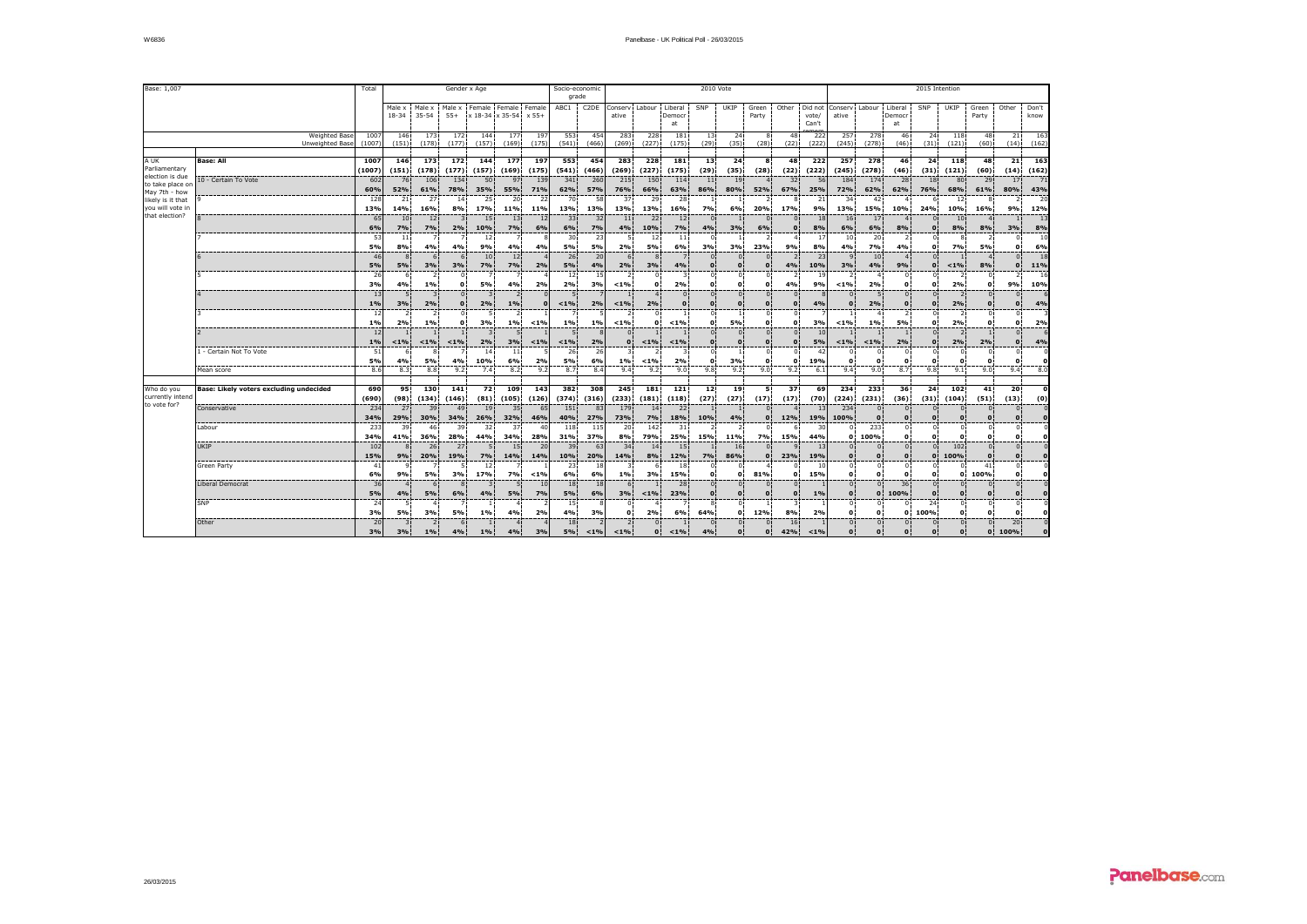| Base: 1,007                             |                                         |                | Total<br>Gender x Age         |                     |                 |                         |                      |              |               | Socio-economic<br>grade |                            |                      |                                | 2010 Vote            |                      |                          |                      |                           | 2015 Intention               |                          |                          |                          |                              |                              |                                      |                               |
|-----------------------------------------|-----------------------------------------|----------------|-------------------------------|---------------------|-----------------|-------------------------|----------------------|--------------|---------------|-------------------------|----------------------------|----------------------|--------------------------------|----------------------|----------------------|--------------------------|----------------------|---------------------------|------------------------------|--------------------------|--------------------------|--------------------------|------------------------------|------------------------------|--------------------------------------|-------------------------------|
|                                         |                                         |                | Male x :<br>$18 - 34$         | Male x<br>$35 - 54$ | Male x<br>$55+$ | $x 18 - 34$ $x 35 - 54$ | Female Female Female | $x 55+$      | ABC1 C2DE     |                         | Conserv Labour<br>ative    |                      | Liberal<br>Democr<br><b>at</b> | SNP                  | UKIP                 | Green<br>Party           | Other                | Did not<br>vote/<br>Can't | ative                        | Conserv Labour Liberal   | Democr<br>at             | SNP                      | UKIP                         | Green<br>Party               | Other                                | Don't<br>know                 |
| <b>Weighted Base</b><br>Unweighted Base |                                         |                | 146<br>(151)                  | 173<br>(178)        | 172<br>(177)    | 144<br>(157)            | 177<br>(169)         | 197<br>(175) | 553<br>(541)  | 454<br>(466)            | 283<br>(269)               | 228<br>(227)         | 181<br>(175)                   | 13<br>(29)           | 24<br>(35)           | я<br>(28)                | 48<br>(22)           | 222<br>(222)              | 257<br>(245)                 | 278<br>(278)             | 46<br>(46)               | 24<br>(31)               | 118<br>(121)                 | 48<br>(60)                   | 21<br>(14)                           | 16<br>(162)                   |
| Who do you                              | <b>Base: Likely voters</b>              | 794            | 106                           | 144                 | 151             | 89                      | 130                  | 173          | 444           | 350                     | 263                        | 201                  | 155                            | 13                   | 21                   | 6                        | 40                   | 95                        | 234                          | 233                      | 36                       | 24                       | 102                          | 41                           | 20                                   | 104                           |
| currently intend<br>to vote for?        |                                         | (794)          | (110)                         | (148)               | (157)           | (100)                   | (126)                | (153)        | (435)         | (359)                   | (250)                      | (200)                | (150)                          | (28)                 | (31)                 | (22)                     | (18)                 | (95)                      | (224)                        | (231)                    | (36)                     | (31)                     | (104)                        | (51)                         | (13)                                 | (104)                         |
|                                         | Conservative                            | 234<br>30%     | 27<br>26%                     | 39<br>27%           | 49<br>32%       | 19<br>21%               | 35<br>27%            | 65<br>38%    | 151<br>34%    | 83<br>24%               | 179<br>68%                 | 14<br>7%             | 22<br>14%                      | 10%                  | 3%                   | $\mathbf{0}$<br>$\Omega$ | 11%                  | 13<br>14%                 | 234<br>100%                  | $\mathbf{0}$<br>$\Omega$ | $\Omega$                 | $\Omega$                 | $\mathbf{0}$<br>$\mathbf{o}$ | $\mathbf{0}$<br>$\mathbf{0}$ | $\mathbf{o}$                         | $\Omega$                      |
|                                         | Labour                                  | 233            | 39                            | 46                  | 39              | 32                      | 37                   | 40           | 118           | 115                     | 20                         | 142                  | 31                             |                      |                      | $\Omega$                 | 6                    | 30                        | $\Omega$                     | 233                      | $\mathbf{0}$             | $\Omega$                 | $^{\circ}$                   | $^{\circ}$                   | $^{\circ}$                           |                               |
|                                         |                                         | 29%            | 36%                           | 32%                 | 26%             | 35%                     | 28%                  | 23%          | 27%           | 33%                     | 8%                         | 71%                  | 20%                            | 15%                  | 9%                   | <b>5%</b>                | 14%                  | 32%                       | $\Omega$                     | 100%                     | $\Omega$                 | $\Omega$                 | o                            | $\Omega$                     | $\Omega$                             | $\mathbf{o}$                  |
|                                         | <b>UKIP</b>                             | 102<br>13%     | 8<br>8%                       | 26<br>18%           | 27<br>18%       | 5<br>6%                 | 15<br>12%            | 20<br>12%    | 39<br>9%      | 63<br>18%               | 34<br>13%                  | 14<br>7%             | 15<br>10%                      | 7%                   | 16<br>74%            | $\Omega$<br>$\Omega$     | 21%                  | 13<br>14%                 | $\Omega$<br>$\Omega$         | $\Omega$                 | $\mathbf{0}$<br>$\Omega$ | $\Omega$<br>o            | 102<br>100%                  | $\mathbf{0}$<br>$\Omega$     | $\overline{0}$<br>$\pmb{\mathsf{o}}$ | $\overline{0}$<br>$\mathbf 0$ |
|                                         | Green Party                             | 41             |                               |                     |                 | 12                      |                      |              | 23            | 18                      | 3                          | -6                   | 18                             | $\Omega$             | $\Omega$             | 4                        | $\Omega$             | 10                        | $^{\circ}$                   | $\mathbf{0}$             | 0                        | $\Omega$                 | $\Omega$                     | 41                           | $\mathbf{0}$                         |                               |
|                                         |                                         | 5%             | 8%                            | 5%                  | 3%              | 13%                     | 5%                   | $< 1\%$      | 5%            | 5%                      | 1%                         | 3%                   | 11%                            | $\Omega$             | $\Omega$             | 64%                      | $\Omega$             | 11%                       | $\mathbf{0}$                 | $\mathbf{o}$             | $\Omega$                 | n                        | $\mathbf{o}$                 | 100%                         | $\mathbf{o}$                         | $\mathbf{o}$                  |
|                                         | Liberal Democrat                        | 36<br>5%       | 4%                            | 4%                  | 5%              | 3%                      | 4%                   | 10<br>6%     | 18<br>4%      | 18<br>5%                | 6<br>2%                    | $< 1\%$              | 28<br>18%                      | $\Omega$<br>$\Omega$ | $\mathbf{o}$         | $\Omega$                 | $\Omega$<br>$\Omega$ | $< 1\%$                   | $\mathbf{0}$<br>$\mathbf{0}$ | $\Omega$<br>$\mathbf{0}$ | 36<br>100%               | $\Omega$<br>$\Omega$     | $\Omega$<br>$\mathbf{0}$     | $\Omega$                     | $\mathbf 0$<br>$\mathbf{o}$          | $\mathbf{o}$                  |
|                                         | SNP                                     | 24             | 5                             |                     |                 |                         |                      |              | 15            |                         | O                          |                      |                                | 8                    | $\overline{0}$       | -1                       |                      |                           | $\Omega$                     | $\Omega$                 |                          | 24                       | $\Omega$                     | $\Omega$                     | $\Omega$<br>$\Omega$                 | $\Omega$                      |
|                                         | Other                                   | 3%<br>20       | 5%<br>$\overline{\mathbf{3}}$ | 3%                  | 5%              | $< 1\%$                 | 3%                   | $1\%$        | 3%<br>18      | 2%                      | $\Omega$<br>$\overline{2}$ | 2%<br>$\Omega$       | 4%                             | 61%                  | $\Omega$<br>$\Omega$ | 10%                      | 8%<br>16             | 1%                        | $\Omega$<br>$\Omega$         | $\Omega$<br>$\Omega$     | $\Omega$                 | 100%                     | $\mathbf o$<br>$\mathbf{0}$  | $\Omega$<br>$\mathbf{0}$     | 20                                   |                               |
|                                         |                                         | 2%             | 3%                            | 1%                  | 4%              | $< 1\%$                 | 3%                   | 2%           | 4%            | $< 1\%$                 | < 1%                       | $\Omega$             | $< 1\%$                        | 3%                   | $\mathbf{o}$         | $\Omega$                 | 39%                  | $< 1\%$                   | $\mathbf{0}$                 | $\mathbf{o}$             | $\Omega$                 | $\Omega$                 | $\bullet$                    | $\Omega$                     | 100%                                 | $\Omega$                      |
|                                         | Don't know                              | 104<br>13%     | 11<br>10%                     | 15<br>10%           | 10<br>7%        | 18<br>20%               | 21<br>16%            | 30<br>17%    | 62<br>14%     | 43<br>12%               | 18<br><b>7%</b>            | 20<br>10%            | 34<br>22%                      | 4%                   | 13%                  | 21%                      | 7%                   | 25<br>27%                 | $\Omega$<br>$\mathbf{0}$     | $\Omega$<br>$\mathbf{o}$ | $\Omega$<br>$\bullet$    | $\Omega$<br>$\mathbf{o}$ | $\Omega$<br>$\mathbf{o}$     |                              | $\bullet$                            | 104<br>100%                   |
|                                         |                                         |                |                               |                     |                 |                         |                      |              |               |                         |                            |                      |                                |                      |                      |                          |                      |                           |                              |                          |                          |                          |                              | $\mathbf 0$                  |                                      |                               |
| Are you happy                           | <b>Base: Residents outside Scotland</b> | 923            | 139                           | 160                 | 152             | 133                     | 162                  | 178          | 497           | 426                     | 263                        | 203                  | 170                            | $\overline{2}$       | 23                   | $\overline{z}$           | 45                   | 209                       | 240                          | 257                      | 43                       | $\mathbf o$              | 113                          | 45                           | 21                                   | 155                           |
| that Scotland<br>voted to remain        |                                         | (919)<br>651   | (145)<br>104                  | (164)<br>109        | (153)<br>98     | (146)<br>103            | (153)<br>112         | (158)<br>126 | (485)<br>369  | (434)<br>282            | (252)<br>184               | (205)<br>160         | (165)<br>116                   | (6)                  | (34)<br>14           | (25)<br>$\Delta$         | (21)<br>29           | (211)<br>142              | (230)<br>177                 | (258)<br>197             | (44)<br>34               | (1)                      | (115)<br>70                  | (56)<br>30                   | (13)<br>$\Omega$                     | (154)<br>106                  |
| part of the UK                          | Yes                                     | 71%            | 75%                           | 68%                 | 64%             | 77%                     | 69%                  | 71%          | 74%           | 66%                     | 70%                        | 79%                  | 68%                            | 68%                  | 60%                  | 56%                      | 65%                  | 68%                       | 74%                          | 76%                      | <b>79%</b>               | 100%                     | 62%                          | 68%                          | 45%                                  | 68%                           |
| last September                          |                                         | 111            | 15                            | 21                  | 29              | 10                      | 14                   | 22           | 54            | 57                      | 36                         | 14                   | 17                             |                      |                      | 2                        | 16                   | 21                        | 29                           | 19                       | 2                        | n                        | 21                           |                              | 12                                   | 14                            |
|                                         | Not sure                                | 12%<br>161     | 11%<br>19                     | 13%<br>30           | 19%<br>25       | 8%<br>20                | 9%<br>36             | 12%<br>30    | 11%<br>73     | 13%<br>87               | 14%<br>42                  | 7%<br>29             | 10%<br>37                      | 32%                  | 17%                  | 25%                      | 35%<br>$\Omega$      | 10%<br>46                 | 12%<br>34                    | 7%<br>42                 | 4%                       | $\Omega$<br>$\Omega$     | 19%<br>21                    | 10%<br>10                    | 55%<br>$\bf{0}$                      | 9%<br>35                      |
|                                         |                                         | 17%            | 14%                           | 19%                 | 17%             | 15%                     | 22%                  | 17%          | 15%           | 20%                     | 16%                        | 14%                  | 22%                            | $\Omega$             | 23%                  | 20%                      | $\Omega$             | 22%                       | 14%                          | 16%                      | 16%                      | $\Omega$                 | 19%                          | 22%                          | $\bullet$                            | 22%                           |
|                                         |                                         |                |                               |                     |                 |                         |                      |              |               |                         |                            |                      |                                |                      |                      |                          |                      |                           |                              |                          |                          |                          |                              |                              |                                      |                               |
| If there was a<br>referendum            | <b>Base: All</b>                        | 1007<br>(1007) | 146<br>(151)                  | 173<br>(178)        | 172<br>(177)    | 144<br>(157)            | 177<br>(169)         | 197<br>(175) | 553<br>(541)  | 454<br>(466)            | 283<br>(269)               | 228<br>(227)         | 181<br>(175)                   | 13<br>(29)           | 24<br>(35)           | 8<br>(28)                | 48<br>(22)           | 222<br>(222)              | 257<br>(245)                 | 278<br>(278)             | 46<br>(46)               | 24<br>(31)               | 118<br>(121)                 | 48<br>(60)                   | 21<br>(14)                           | 163<br>(162)                  |
| tomorrow on                             | 10 - Certain To Vote                    | 582            | 68                            | 106                 | 137             | 53                      | 80                   | 138          | 343           | 240                     | 196                        | 132                  | 115                            | 11                   | 16                   | 4                        | 36                   | 71                        | 169                          | 150                      | 27                       | 16                       | 87                           | 31                           | 18                                   | 71                            |
| the UK's<br>membership of               |                                         | 58%            | 47%                           | 61%                 | 80%             | 37%                     | 45%                  | 70%          | 62%           | 53%                     | 69%                        | 58%                  | 64%                            | 86%                  | 66%                  | 51%                      | 76%                  | 32%                       | 66%                          | 54%                      | 59%                      | 66%                      | 73%                          | 64%                          | 82%                                  | 43%                           |
| the EU, how<br>likely would you         |                                         | 95<br>9%       | 14<br>10%                     | 19<br>11%           | 13<br>8%        | 14<br>9%                | 16<br>9%             | 19<br>10%    | 51<br>9%      | 44<br>10%               | 30<br>10%                  | 19<br>8%             | 18<br>10%                      | 3%                   | 12%                  | 12%                      | 10%                  | 19<br>9%                  | 30<br>12%                    | 34<br>12%                | 5%                       | 9%                       | 11<br>10%                    | 10%                          | $^{\circ}$<br>$\mathbf{o}$           | 10<br>6%                      |
| be to vote?                             |                                         | 91             | 23                            | 14                  | $\overline{7}$  | 18                      | 16                   | 13           | 47            | 44                      | 18                         | 32                   | 17 <sup>1</sup>                | $\overline{0}$       |                      | $\overline{z}$           | $\overline{3}$       | 19                        | 23                           | 30                       | 6                        |                          | 6                            | 2                            | $\overline{2}$                       | 17                            |
|                                         |                                         | 9%             | 16%                           | 8%                  | 4%              | 13%                     | 9%                   | 7%           | 8%            | 10%                     | 6%                         | 14%                  | 9%                             | $\mathbf{0}$         | 5%                   | 22%                      | 6%                   | 9%                        | 9%                           | 11%                      | 14%                      | 14%                      | 5%                           | 4%                           | 9%                                   | 10%                           |
|                                         |                                         | 75<br>7%       | 14<br>10%                     | 13<br>7%            | з<br>2%         | 20<br>14%               | 17<br>10%            | 4%           | 38<br>7%      | 37<br>8%                | 12<br>4%                   | 19<br>8%             | 16<br>9%                       | $\Omega$<br>3%       | 3%                   | 11%                      | 4%                   | 25<br>11%                 | 10<br>4%                     | 24<br>9%                 | 5<br>12%                 | n<br>$\Omega$            | <b>7%</b>                    | 11%                          | $\Omega$<br>$\Omega$                 | 22<br>14%                     |
|                                         |                                         | 61             | 13                            |                     |                 | 14                      | 15                   |              | 28            | 33                      | 13                         | 18                   | $\overline{\mathbf{3}}$        | $\Omega$             | $\overline{2}$       | $\Omega$                 | $\overline{2}$       | 23                        | 11                           | 21                       | $\overline{2}$           | $\mathbf{1}$             | -3                           | $\overline{2}$               | $\overline{2}$                       | 17                            |
|                                         |                                         | 6%             | 9%                            | 4%                  | 2%              | 10%                     | 9%                   | 4%           | 5%            | 7%                      | 4%                         | 8%                   | 2%                             | 4%                   | 8%                   | 4%                       | 4%                   | 10%                       | 4%                           | 7%                       | 4%                       | 6%                       | 2%                           | 4%                           | 9%                                   | 11%                           |
|                                         |                                         | 41<br>4%       | 3%                            | 2%                  | 2%              | 10<br>7%                | 13<br>7%             | 3%           | 14<br>3%      | 26<br>6%                | -6<br>2%                   | 6<br>3%              | 3%                             | 4%                   | $\mathbf{o}$         | $\Omega$                 | n<br>$\mathbf{a}$    | 23<br>11%                 | $\mathbf{R}$<br>3%           | 11<br>4%                 | $\Omega$<br>$\Omega$     | 5%                       | $< 1\%$                      | 2%                           | n                                    | $\pm$<br>10%                  |
|                                         |                                         | 11             | $\overline{2}$                | $\mathcal{L}$       | $\Omega$        |                         | - 2                  |              |               |                         |                            |                      | $\Delta$                       | $\Omega$             | $\Omega$             | $\Omega$                 | $\Omega$             |                           | $\Omega$                     | $\mathcal{R}$            | $\overline{2}$           | $\Omega$                 |                              | $\overline{2}$               | $\Omega$                             |                               |
|                                         |                                         | 1%             | 1%                            | 1%                  | $\mathbf{0}$    | 3%                      | 1%                   | $< 1\%$      | 1%            | $< 1\%$                 | $< 1\%$                    | $< 1\%$              | 2%                             | $\Omega$             | $\mathbf{o}$         | $\Omega$                 | $\Omega$             | 2%                        | $\Omega$                     | 1%                       | 4%                       | $\mathbf{o}$             | $< 1\%$                      | 4%                           | $\Omega$                             | 2%                            |
|                                         |                                         | < 1%           | $\mathbf{0}$                  | < 1%                | $< 1\%$         | 2%                      | 3%                   | $\Omega$     | $< 1\%$       | $< 1\%$                 | < 1%                       | $< 1\%$              | $\Omega$<br>$\mathbf{0}$       | $\Omega$<br>$\Omega$ | $\mathbf{1}$<br>3%   | $\Omega$<br>$\Omega$     | $\Omega$<br>$\Omega$ | 2%                        | $\overline{z}$<br>$< 1\%$    | 1%                       | 2%                       | $\Omega$<br>$\Omega$     | $< 1\%$                      | 2%                           | $\Omega$<br>$\Omega$                 | 1%                            |
|                                         |                                         |                | $\Omega$                      |                     | $\Omega$        |                         | 5                    |              |               |                         |                            | $\Omega$             | $\mathbf{1}$                   | $\Omega$             | $\Omega$             | $\Omega$                 | $\Omega$             |                           |                              |                          | $\Omega$                 | $\Omega$                 | $\Omega$                     | $\Omega$                     | $\Omega$                             |                               |
|                                         | 1 - Certain Not To Vote                 | < 1%<br>36     | $\Omega$<br>6                 | $\Omega$            | $\mathbf{o}$    | $< 1\%$                 | 3%                   | $\Omega$     | $< 1\%$<br>18 | $1\%$<br>18             | $< 1\%$                    | $\Omega$<br>$\Omega$ | $< 1\%$                        | $\Omega$             | $\Omega$             | $\Omega$<br>$\Omega$     | $\Omega$<br>$\Omega$ | 2%<br>29                  | $< 1\%$                      | $< 1\%$                  | $\bf{0}$<br>$\Omega$     | $\Omega$<br>$\Omega$     | $\Omega$                     | $\Omega$<br>$^{\circ}$       | $\mathbf{o}$<br>$^{\circ}$           | 2%                            |
|                                         |                                         | 4%             | 4%                            | 4%                  | 2%              | 5%                      | 4%                   | 2%           | 3%            | 4%                      | 2%                         | $\mathbf{o}$         | $< 1\%$                        | $\Omega$             | 3%                   | $\Omega$                 | $\mathbf{o}$         | 13%                       | $< 1\%$                      | $< 1\%$                  | $\Omega$                 | $\mathbf 0$              | < 1%                         | $\mathbf{o}$                 | $\mathbf{o}$                         | 1%                            |
|                                         | Mean score                              | 8.6            | 8.3                           | 8.7                 | 9.4             | 7.7                     | 7.9                  | 9.1          | 8.7           | 8.3                     | 9.1                        | 8.9 <sup>1</sup>     | 9.0                            | 9.5                  | 8.9                  | 9.0                      | 9.5                  | 6.9                       | 9.1                          | 8.7                      | 8.8 <sup>1</sup>         | 9.2                      | 9.3                          | 8.9                          | 9.5                                  | 8.0                           |